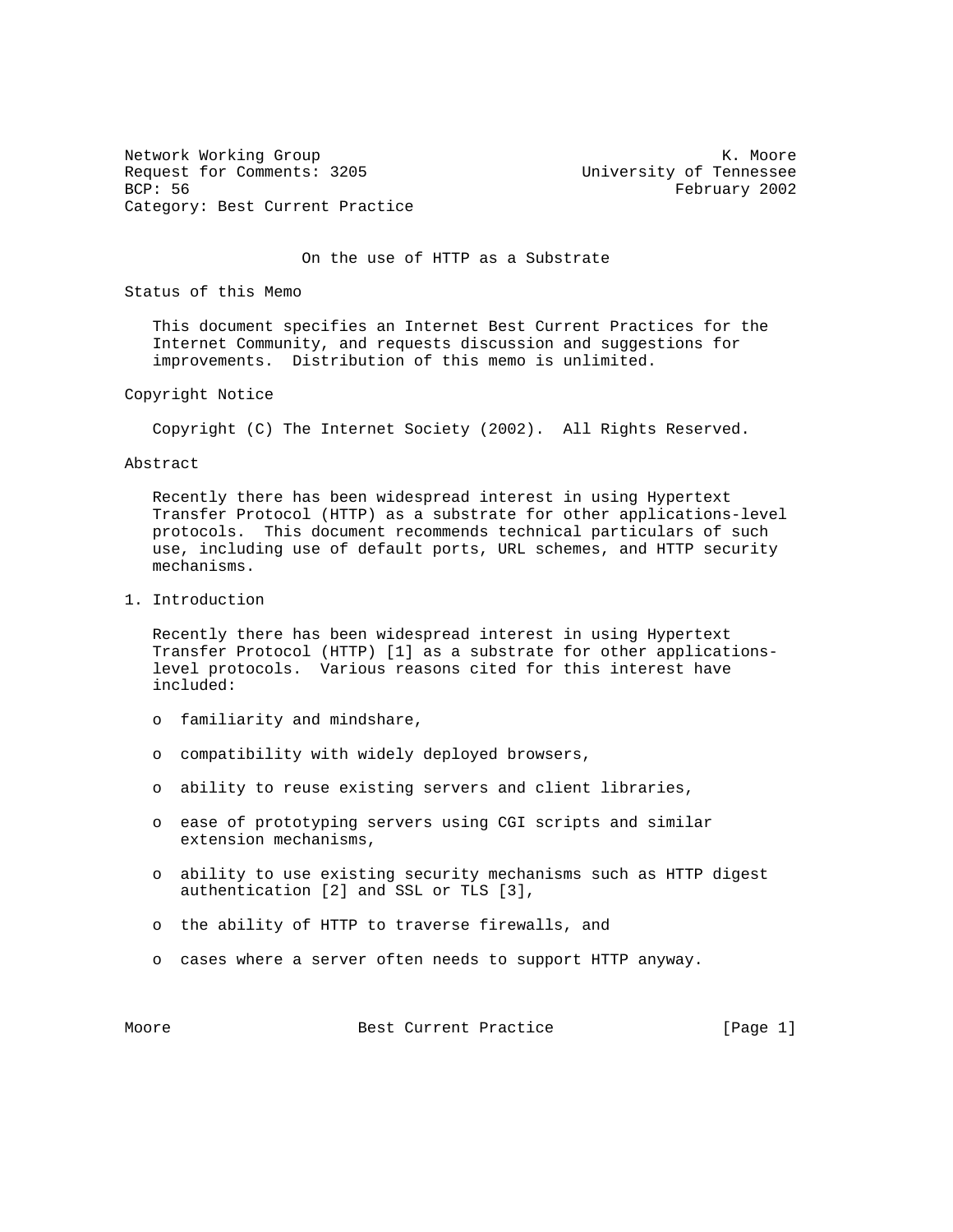The Internet community has a long tradition of protocol reuse, dating back to the use of Telnet [4] as a substrate for FTP [5] and SMTP [6]. However, the recent interest in layering new protocols over HTTP has raised a number of questions when such use is appropriate, and the proper way to use HTTP in contexts where it is appropriate. Specifically, for a given application that is layered on top of HTTP:

- o Should the application use a different port than the HTTP default of 80?
- o Should the application use traditional HTTP methods (GET, POST, etc.) or should it define new methods?
- o Should the application use http: URLs or define its own prefix?
- o Should the application define its own MIME-types, or use something that already exists (like registering a new type of MIME-directory structure)?

 This memo recommends certain design decisions in answer to these questions.

 This memo is intended as advice and recommendation for protocol designers, working groups, implementors, and IESG, rather than as a strict set of rules which must be adhered to in all cases. Accordingly, the capitalized key words defined in RFC 2119, which are intended to indicate conformance to a specification, are not used in this memo.

2. Issues Regarding the Design Choice to use HTTP

 Despite the advantages listed above, it's worth asking the question as to whether HTTP should be used at all, or whether the entire HTTP protocol should be used.

2.1 Complexity

 HTTP started out as a simple protocol, but quickly became much more complex due to the addition of several features unanticipated by its original design. These features include persistent connections, byte ranges, content negotiation, and cache support. All of these are useful for traditional web applications but may not be useful for the layered application. The need to support (or circumvent) these features can add additional complexity to the design and implementation of a protocol layered on top of HTTP. Even when HTTP can be "profiled" to minimize implementation overhead, the effort of specifying such a profile might be more than the effort of specifying a purpose-built protocol which is better suited to the task at hand.

Moore Best Current Practice [Page 2]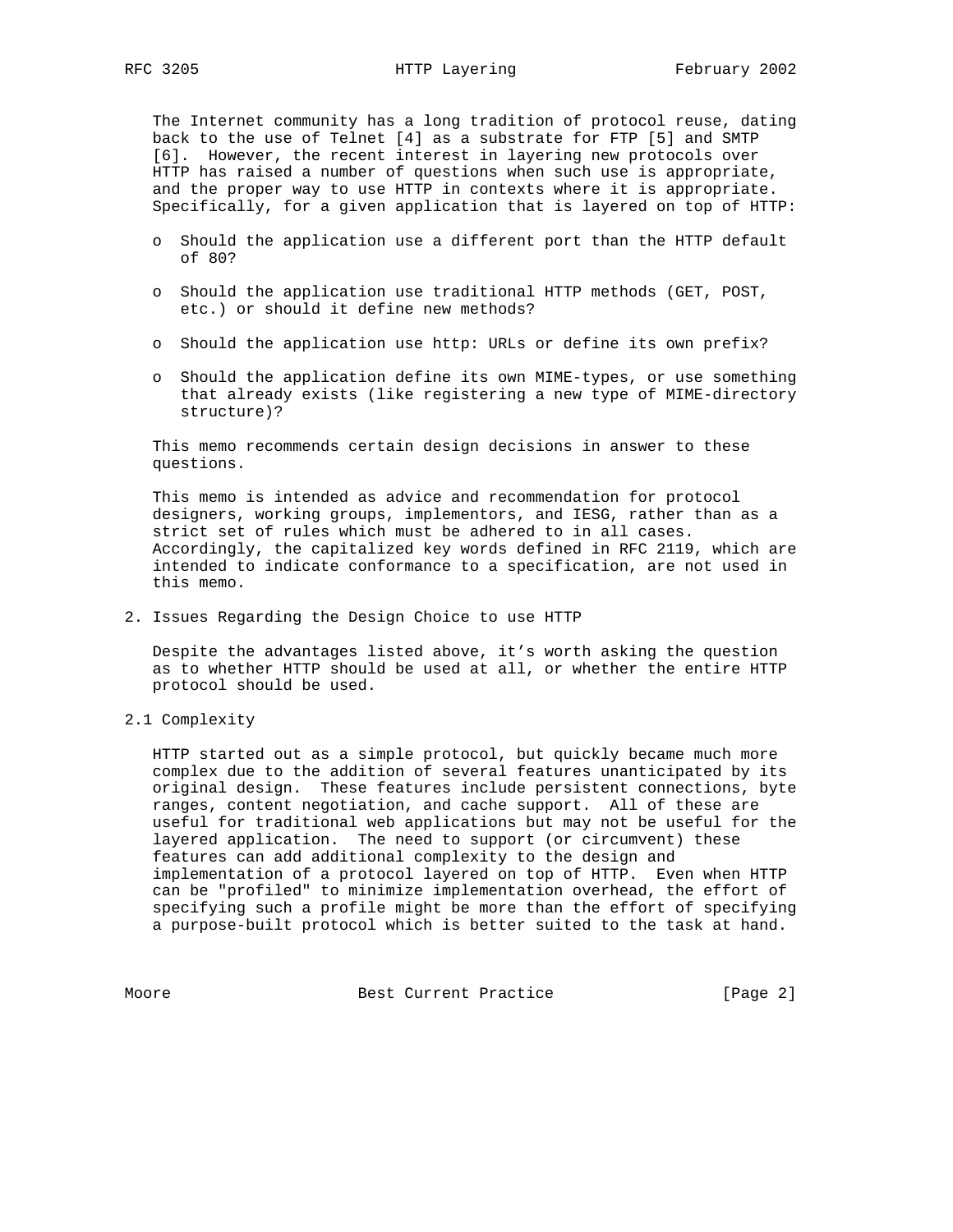Even if existing HTTP client and server code can often be re-used, the additional complexity of layering something over HTTP vs. using a purpose-built protocol can increase the number of interoperability problems.

## 2.2 Overhead

 Further, although HTTP can be used as the transport for a "remote procedure call" paradigm, HTTP's protocol overhead, along with the connection setup overhead of TCP, can make HTTP a poor choice. A protocol based on UDP, or with both UDP and TCP variants, should be considered if the payloads are very likely to be small (less than a few hundred bytes) for the foreseeable future. This is especially true if the protocol might be heavily used, or if it might be used over slow or expensive links.

 On the other hand, the connection setup overhead can become negligible if the layered protocol can utilize HTTP/1.1's persistent connections, and if the same client and server are likely to perform several transactions during the time the HTTP connection is open.

## 2.3 Security

 Although HTTP appears at first glance to be one of the few "mature" Internet protocols that can provide good security, there are many applications for which neither HTTP's digest authentication nor TLS are sufficient by themselves.

 Digest authentication requires a secret (e.g., a password) to be shared between client and server. This further requires that each client know the secret to be used with each server, but it does not provide any means of securely transmitting such secrets between the parties. Shared secrets can work fine for small groups where everyone is physically co-located; they don't work as well for large or dispersed communities of users. Further, if the server is compromised a large number of secrets may be exposed, which is especially dangerous if the same secret (or password) is used for several applications. (Similar concerns exist with TLS based clients or servers - if a private key is compromised then the attacker can impersonate the party whose key it has.)

 TLS and its predecessor SSL were originally designed to authenticate web servers to clients, so that a user could be assured (for example) that his credit card number was not being sent to an imposter. However, many applications need to authenticate clients to servers, or to provide mutual authentication of client and server. TLS does

Moore Best Current Practice [Page 3]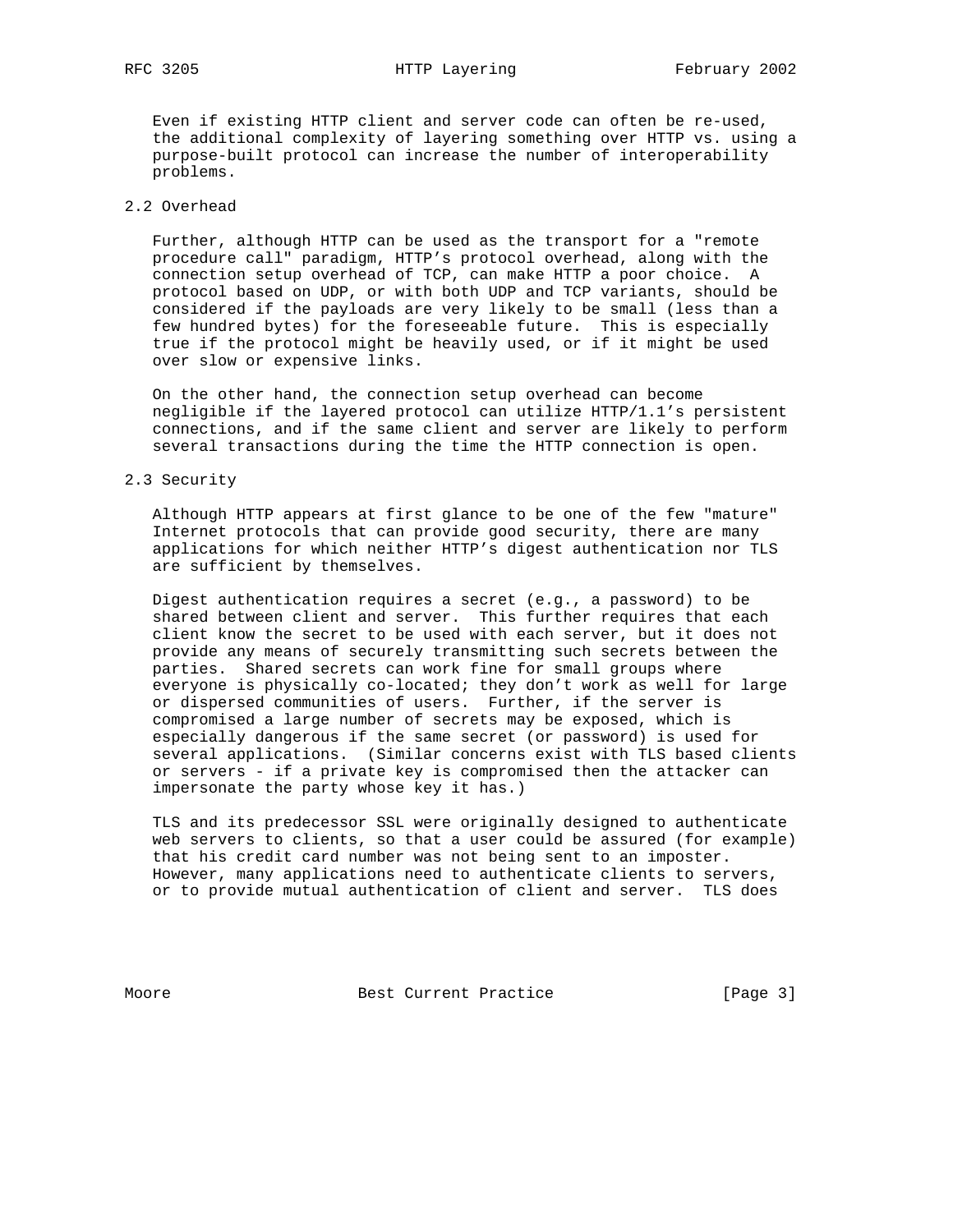have a capability to provide authentication in each direction, but such authentication may or may not be suitable for a particular application.

 Web browsers which support TLS or SSL are typically shipped with the public keys of several certificate authorities (CAs) "wired in" so that they can verify the identity of any server whose public key was signed by one of those CAs. For this to work well, every secure web server's public key has to be signed by one of the CAs whose keys are wired into popular browsers. This deployment model works when there are a (relatively) small number of servers whose identities can be verified, and their public keys signed, by the small number of CAs whose keys are included in a small number of different browsers.

 This scheme does not work as well to authenticate millions of potential clients to servers. It would take a much larger number of CAs to do the job, each of which would need to be widely trusted by servers. Those CAs would also have a more difficult time verifying the identities of (large numbers of) ordinary users than they do in verifying the identities of (a smaller number of) commercial and other enterprises that need to run secure web servers.

 Also, in a situation where there were a large number of clients authenticating with TLS, it seems unlikely that there would be a set of CAs whose keys were trusted by every server. A client that potentially needed to authenticate to multiple servers would therefore need to be configured as to which key to use with which server when attempting to establish a secure connection to the server.

 For the reasons stated above, client authentication is rarely used with TLS. A common technique is to use TLS to authenticate the server to the client and to establish a private channel, and for the client to authenticate to the server using some other means - for example, a username and password using HTTP basic or digest authentication.

 For any application that requires privacy, the 40-bit ciphersuites provided by some SSL implementations (to conform to outdated US export regulations or to regulations on the use or export of cryptography in other countries) are unsuitable. Even 56-bit DES encryption, which is required of conforming TLS implementations, has been broken in a matter of days with a modest investment in resources. So if TLS is chosen it may be necessary to discourage use of small key lengths, or of weak ciphersuites, in order to provide adequate privacy assurance. If TLS is used to provide privacy for passwords sent by clients then it is especially important to support longer keys.

Moore Best Current Practice [Page 4]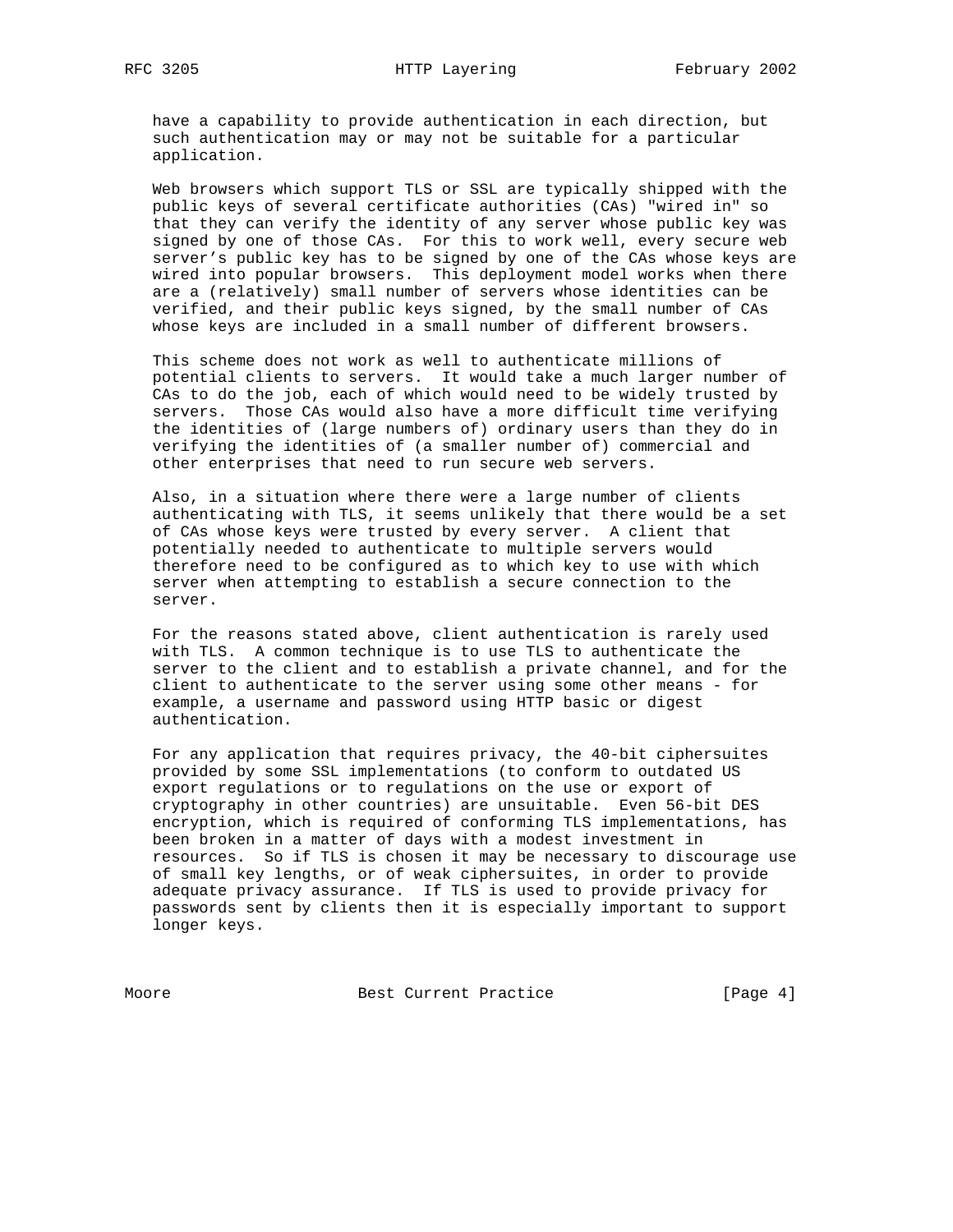None of the above should be taken to mean that either digest authentication or TLS are generally inferior to other authentication systems, or that they are unsuitable for use in other applications besides HTTP. Many of the limitations of TLS and digest authentication also apply to other authentication and privacy systems. The point here is that neither TLS nor digest authentication is a "magic pixie dust" solution to authentication or privacy. In every case, an application's designers must carefully determine the application's users' requirements for authentication and privacy before choosing an authentication or privacy mechanism.

 Note also that TLS can be used with other TCP-based protocols, and there are SASL [7] mechanisms similar to HTTP's digest authentication. So it is not necessary to use HTTP in order to benefit from either TLS or digest-like authentication. However, HTTP APIs may already support TLS and/or digest.

2.4 Compatibility with Proxies, Firewalls, and NATs

 One oft-cited reason for the use of HTTP is its ability to pass through proxies, firewalls, or network address translators (NATs). One unfortunate consequence of firewalls and NATs is that they make it harder to deploy new Internet applications, by requiring explicit permission (or even a software upgrade of the firewall or NAT) to accommodate each new protocol. The existence of firewalls and NATs creates a strong incentive for protocol designers to layer new applications on top of existing protocols, including HTTP.

 However, if a site's firewall prevents the use of unknown protocols, this is presumably a conscious policy decision on the part of the firewall administrator. While it is arguable that such policies are of limited value in enhancing security, this is beside the point well-known port numbers are quite useful for a variety of purposes, and the overloading of port numbers erodes this utility. Attempting to circumvent a site's security policy is not an acceptable justification for doing so.

 It would be useful to establish guidelines for "firewall-friendly" protocols, to make it easier for existing firewalls to be compatible with new protocols.

2.5 Questions to be asked when considering use of HTTP

 o When considering payload size and traffic patterns, is HTTP an appropriate transport for the anticipated use of this protocol?

Moore Best Current Practice [Page 5]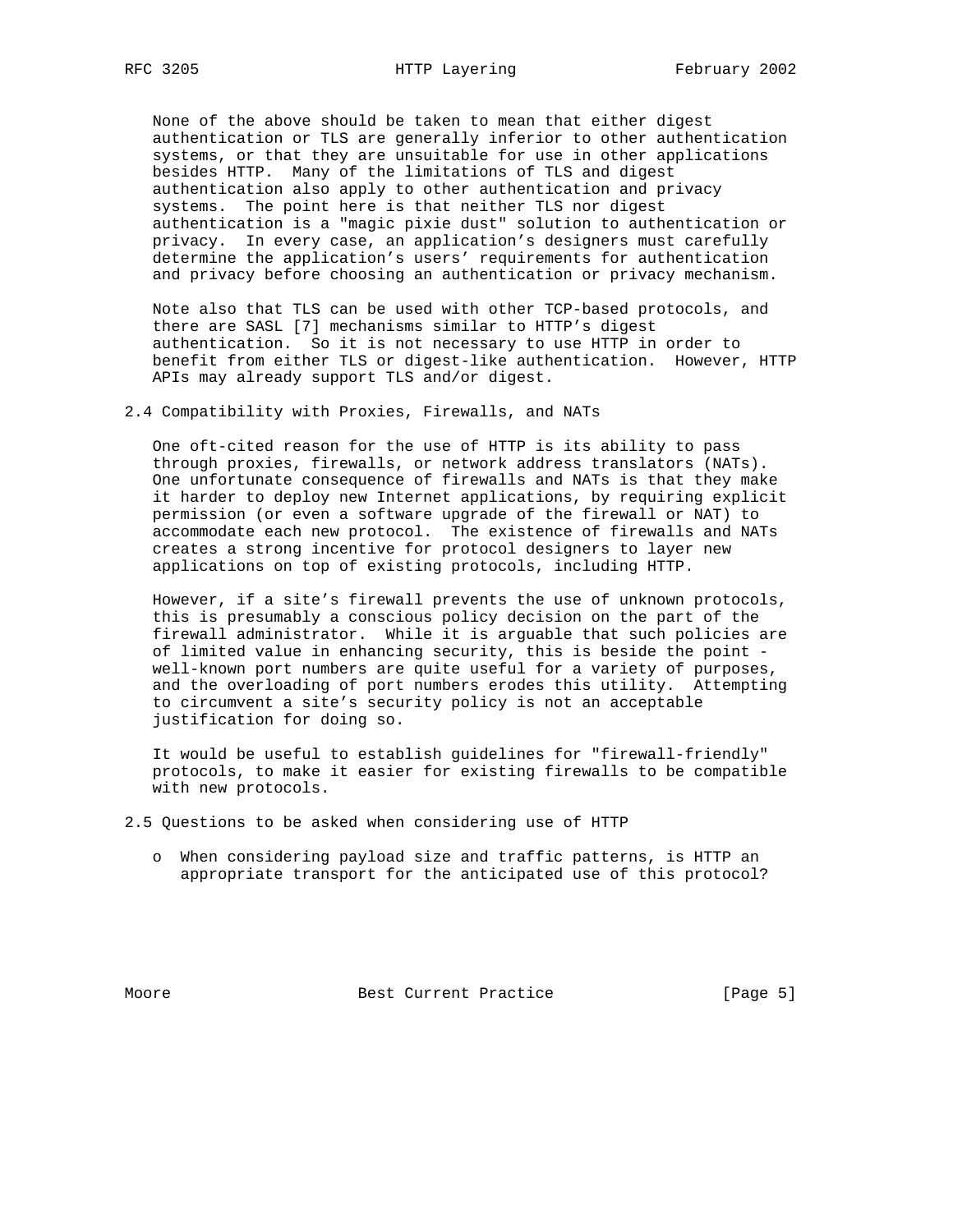(In other words: will the payload size be worth the overhead associated with TCP and HTTP? Or will the application be able to make use of HTTP persistent connections to amortize the cost of that overhead over several requests?)

 o Is this new protocol usable by existing web browsers without modification?

 (For example: Is the request transmitted as if it were a filled-in HTML form? Is the response which is returned viewable from a web browser, say as HTML?)

- o Are the existing HTTP security mechanisms appropriate for the new application?
- o Are HTTP status codes and the HTTP status code paradigm suitable for this application? (see section 8)
- o Does the server for this application need to support HTTP anyway?
- 3. Issues Regarding Reuse of Port 80

 IANA has reserved TCP port number 80 for use by HTTP. It would not be appropriate for a substantially new service, even one which uses HTTP as a substrate, to usurp port 80 from its traditional use. A new use of HTTP might be considered a "substantially new service", thus requiring a new port, if any of the following are true:

- o The "new service" and traditional HTTP service are likely to reference different sets of data, even when they both operate on the same host.
- o There is a good reason for the "new service" to be implemented by a separate server process, or separate code, than traditional HTTP service on the same host, at least on some platforms.
- o There is a good reason to want to easily distinguish the traffic of the "new service" from traditional HTTP, e.g., for the purposes of firewall access control or traffic analysis.
- o If none of the above are true, it is arguable that the new use of HTTP is an "extension" to traditional HTTP, rather than a "new service". Extensions to HTTP which share data with traditional HTTP services should probably define new HTTP methods to describe those extensions, rather than using separate ports. If separate ports are used, there is no way for a client to know whether they are separate services or different ways of accessing the same underlying service.

Moore Best Current Practice [Page 6]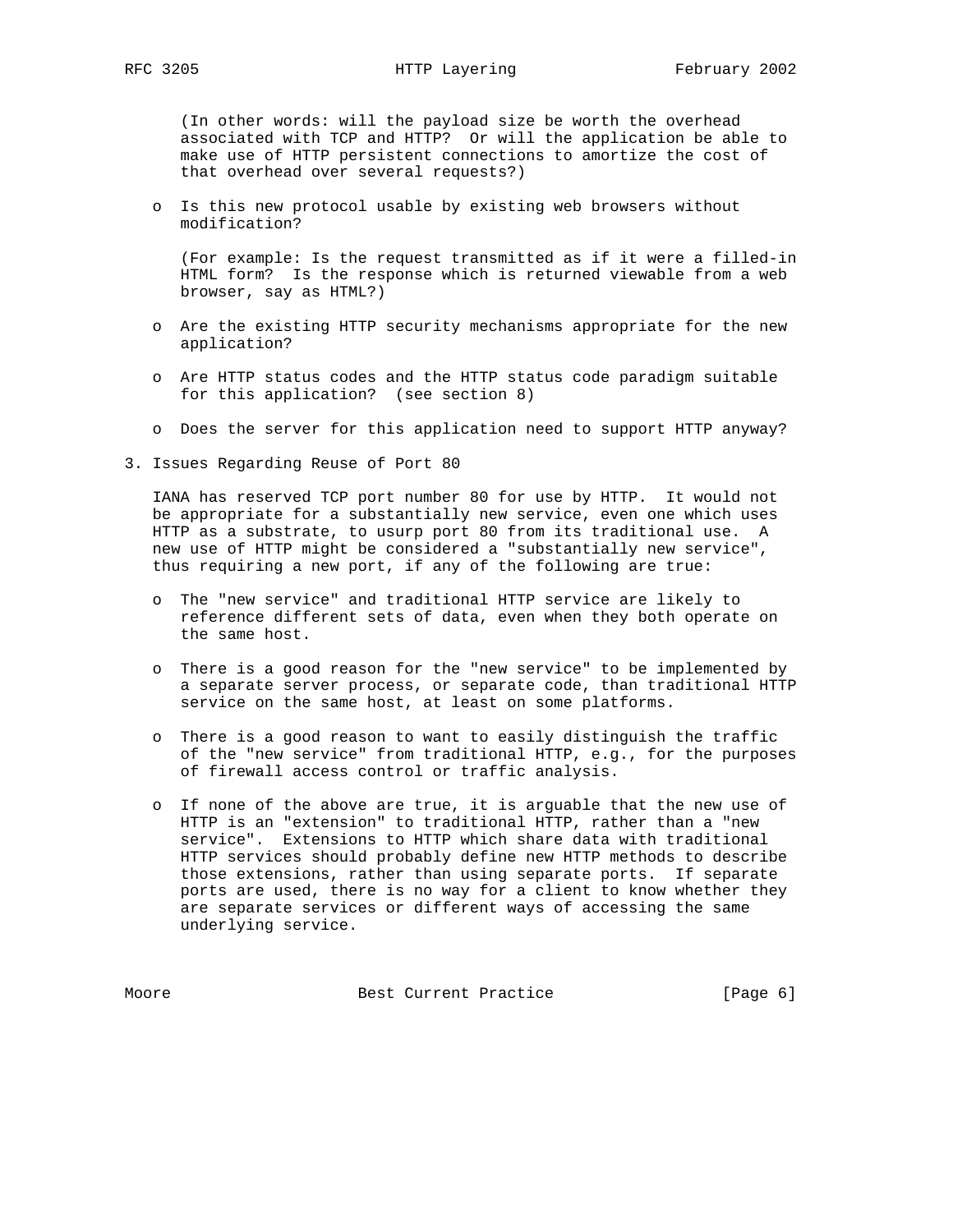4. Issues Regarding Reuse of the http: Scheme in URLs

 A number of different URL schemes are in widespread use and many more are in the process of being standardized. In practice, the URL scheme not only serves as a "tag" to govern the interpretation of the remaining portion of the URL, it also provides coarse identification of the kind of resource or service which is being accessed. For example, web browsers typically provide a different response when a user mouse-clicks on an "http" URL, than when the user clicks on a "mailto" URL.

Some criteria that might be used in making this determination are:

- o Whether this URL scheme is likely to become widely used, versus used only in limited communities or by private agreement.
- o Whether a new "default port" is needed. If reuse of port 80 is not appropriate (see above), a new "default port" is needed. A new default port in turn requires that a new URL scheme be registered if that URL scheme is expected to be widely used. Explicit port numbers in URLs are regarded as an "escape hatch", not something for use in ordinary circumstances.
- o Whether use of the new service is likely to require a substantially different setup or protocol interaction with the server, than ordinary HTTP service. This could include the need to request a different type of service from the network, or to reserve bandwidth, or to present different TLS authentication credentials to the server, or different kind of server provisioning, or any number of other needs.
- o Whether user interfaces (such as web browsers) are likely to be able to exploit the difference in the URL prefix to produce a significant improvement in usability.

 According to the rules in [8] the "http:" URI is part of the "IETF Tree" for URL scheme names, and IETF is the maintainer of the "IETF Tree". Since IESG is the decision-making body for IETF, IESG has the authority to determine whether a resource accessed by a protocol that is layered on top of HTTP, should use http: or some other URL prefix.

 Note that the convention of appending an "s" to the URL scheme to mean "use TLS or SSL" (as in "http:" vs "https:") is nonstandard and of limited value. For most applications, a single "use TLS or SSL" bit is not sufficient to adequately convey the information that a client needs to authenticate itself to a server, even if it has the proper credentials. For instance, in order to ensure that adequate security is provided with TLS an application may need to be

Moore Best Current Practice [Page 7]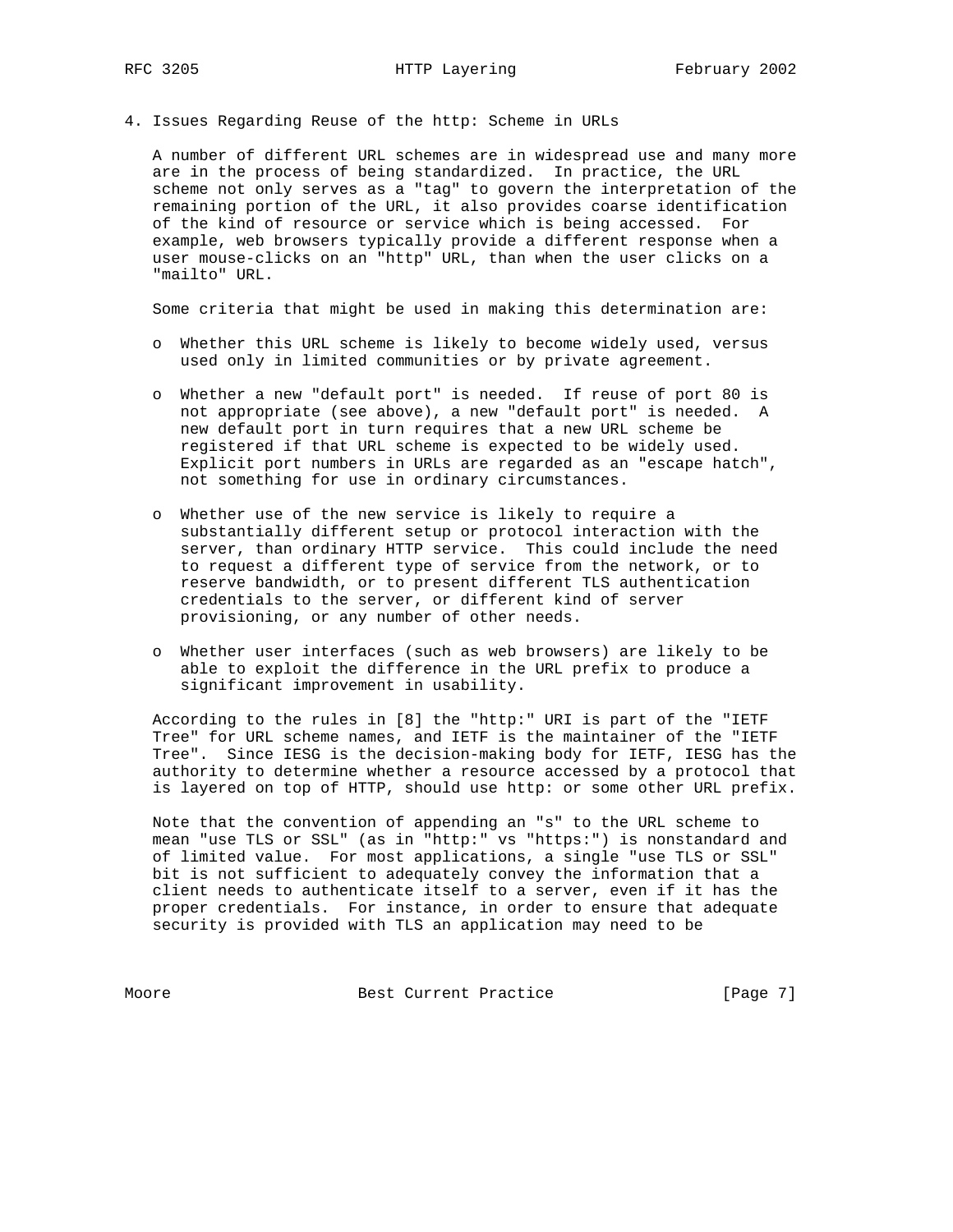configured with a list of acceptable ciphersuites, or with the client certificate to be used to authenticate to a particular server. When it is necessary to specify authentication or other connection setup information in a URL these should be communicated in URL parameters, rather than in the URL prefix.

5. Issues regarding use of MIME media types

 Since HTTP uses the MIME media type system [9] to label its payload, many applications which layer on HTTP will need to define, or select, MIME media types for use by that application. Especially when using a multipart structure, the choice of media types requires careful consideration. In particular:

- o Should some existing framework be used, such as text/directory [10], or XML [11,12], or should the new content-types be built from scratch? Just as with HTTP, it's useful if code can be reused, but protocol designers should not be over-eager to incorporate a general but complex framework into a new protocol. Experience with ASN.1, for example, suggests that the advantage of using a general framework may not be worth the cost.
- o Should MIME multipart or message types be allowed? This can be an advantage if it is desirable to incorporate (for example) the multipart/alternative construct or the MIME security framework. On the other hand, these constructs were designed specifically for use in store-and-forward electronic mail systems, and other mechanisms may be more appropriate for the application being considered.

 The point here is that a decision to use MIME content-type names to describe protocol payloads (which is generally desirable if the same payloads may appear in other applications) does not imply that the application must accept arbitrary MIME content-types, including MIME multipart or security mechanisms. Nor does it imply that the application must use MIME syntax or that it must recognize or even tolerate existing MIME header fields.

 o If the same payload is likely to be sent over electronic mail, the differences between HTTP encoding of the payload and email encoding of the payload should be minimized. Ideally, there should be no differences in the "canonical form" used in the two environments. Text/\* media types can be problematic in this regard because MIME email requires CRLF for line endings of text/\* body parts, where HTTP traditionally uses LF only.

Moore Best Current Practice [Page 8]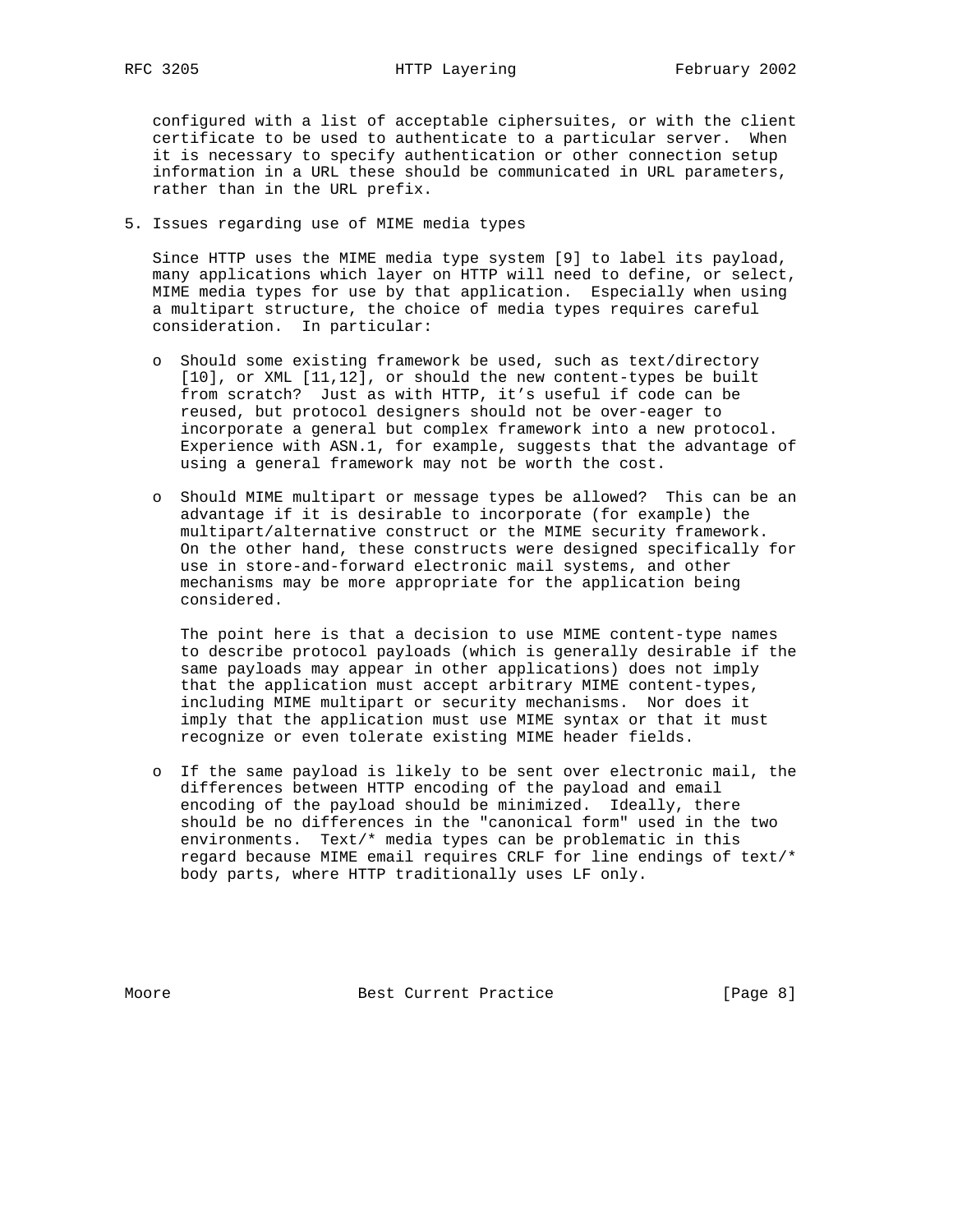o A MIME content-type label describes the nature of the object being labeled. It does not describe, and should not be used to describe, the semantics which should be applied when the object is received. For instance, the transmission of an object with a particular content-type using HTTP POST, should not be taken as a request for some operation based solely on the type. The request should be separate from the content-type label and it should be explicit.

 When it is necessary for a protocol layered on HTTP to allow different operations on the same type of object, this can be communicated in a number of different ways: HTTP methods, HTTP request-URI, HTTP request headers, the MIME Content-Disposition header field, or as part of the payload.

6. Issues Regarding Existing vs. New HTTP Methods

 It has been suggested that a new service layered on top of HTTP should define one or more new HTTP methods, rather than allocating a new port. The use of new methods may be appropriate, but is not sufficient in all cases. The definition of one or more new methods for use in a new protocol, does not by itself alleviate the need for use of a new port, or a new URL type.

7. Issues regarding reuse of HTTP client, server, and proxy code

 As mentioned earlier, one of the primary reasons for the use of HTTP as a substrate for new protocols, is to allow reuse of existing HTTP client, server, or proxy code. However, HTTP was not designed for such layering. Existing HTTP client and code may have "http" assumptions wired into them. For instance, client libraries and proxies may expect "http:" URLs, and clients and servers may send (and expect) "HTTP/1.1", in requests and responses, as opposed to the name of the layered protocol and its version number.

 Existing client libraries may not understand new URL types. In order to get a new HTTP-layered application client to work with an existing client library, it may be necessary for the application to convert its URLs to an "http equivalent" form. For instance, if service "xyz" is layered on top of HTTP using port ###, the xyz client may need, when invoking an HTTP client library, to translate its URLs from "xyz://host/something" format to "http://host:###/something" for the purpose of calling that library. This should be done ONLY when calling the HTTP client library - such URLs should not be used in other parts of the protocol, nor should they be exposed to users.

Moore Best Current Practice [Page 9]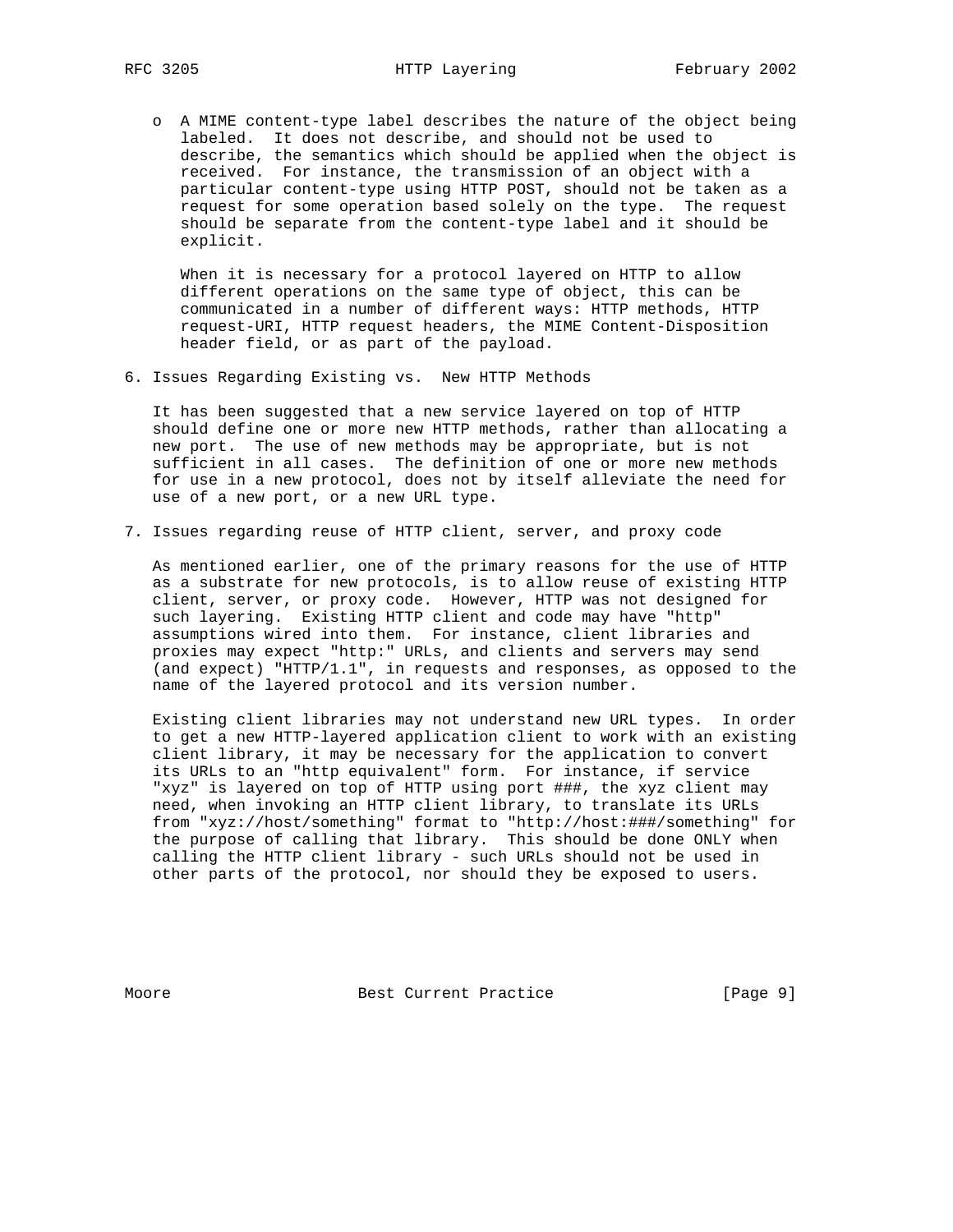Note that when a client is sending requests directly to an origin server, the URL prefix ("http:") is not normally sent. So translating xyz: URLs to http: URLs when calling the client library should not actually cause http: URLs to be sent over the wire. But when the same client is sending requests to a proxy server, the client will normally send the entire URL (including the http: prefix) in those requests. The proxy will remove the http: prefix when the request is communicated to the origin server.

 Existing HTTP client libraries and servers will transmit "HTTP/1.1" (or a different version) in requests and responses. To facilitate reuse of such libraries and servers by a new protocol, such a protocol may therefore need to transmit and accept "HTTP/1.1" rather than its own protocol name and version number. Designers of protocols which are layered on top of HTTP should explicitly choose whether or not to accept "HTTP/1.1" in protocol exchanges.

 For certain applications it may be necessary to require or limit use of certain HTTP features, for example, to defeat caching of responses by proxies. Each protocol layered on HTTP must therefore specify the specific way that HTTP will be used, and in particular, how the client and server should interact with HTTP proxies.

8. Issues regarding use of HTTP status codes

 HTTP's three-digit status codes were designed for use with traditional HTTP applications (e.g., document retrieval, forms-based queries), and are unlikely to be suitable to communicate the specifics of errors encountered in dissimilar applications. Even when it seems like there is a close match between HTTP status codes and the codes needed by the application, experience with reuse of other protocols indicates that subtle variations in usage are likely; and that this is likely to degrade interoperability of both the original protocol (in this case HTTP) and any layered applications.

 HTTP status codes therefore should not be used to indicate subtle errors of layered applications. At most, the "generic" HTTP codes 200 (for complete success) and 500 (for complete failure) should be used to indicate errors resulting from the content of the request message-body. Under certain circumstances, additional detail about the nature of the error can then be included in the response message-body. Other status codes than 200 or 500 should only appear if the error was detected by the HTTP server or by an intermediary.

 A layered application should not define new HTTP status codes. The set of available status codes is small, conflicts in code assignment between different layered applications are likely, and they may be needed by future versions of, or extensions to, mainstream HTTP.

Moore Best Current Practice [Page 10]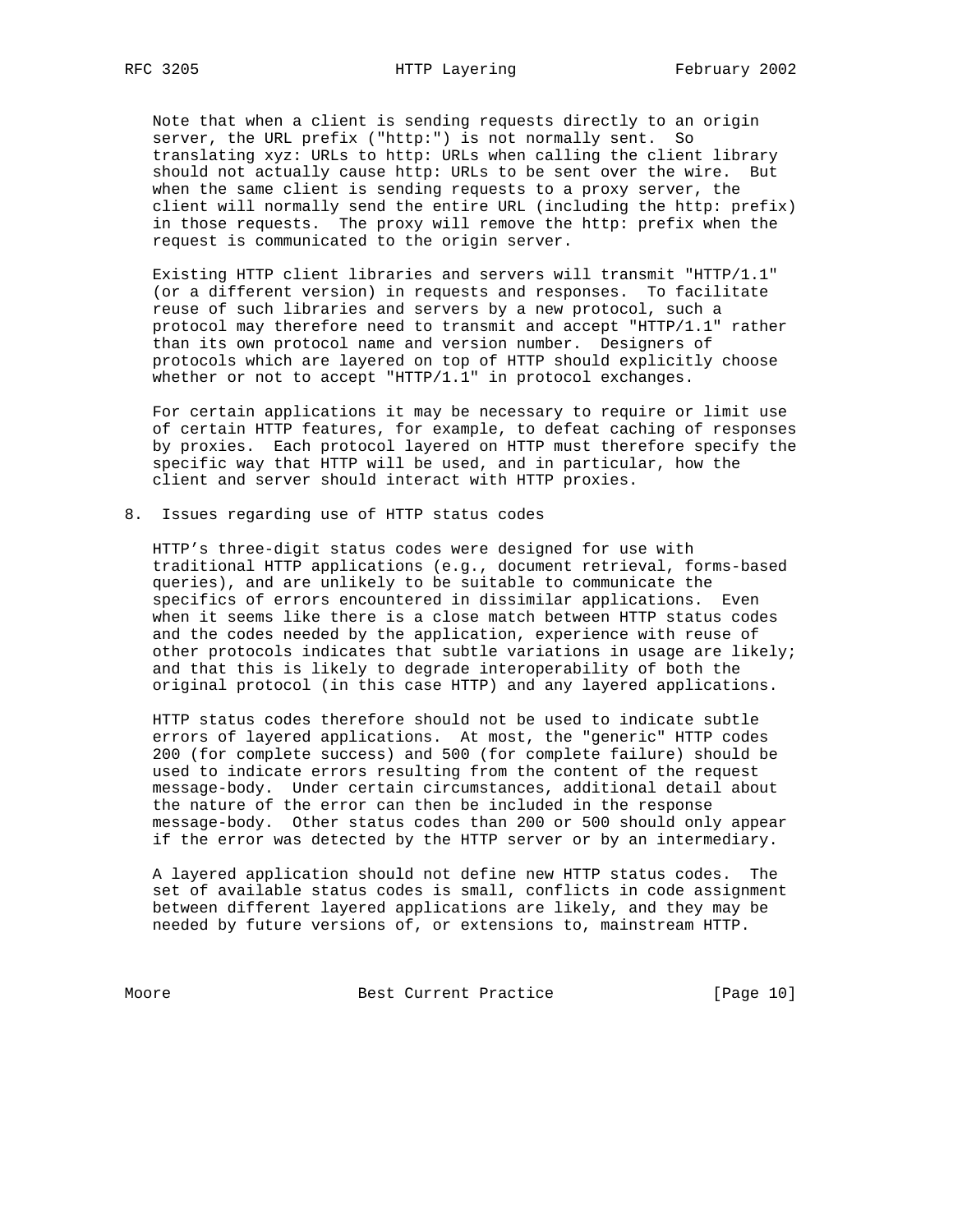Use of HTTP's error codes is problematic when the layered application does not share same notion of success or failure as HTTP. The problem exists when the client does not connect directly to the origin server, but via one or more HTTP caches or proxies. (Since the ability of HTTP to communicate through intermediaries is often the primary motivation for reusing HTTP, the ability of the application to operate in the presence of such intermediaries is considered very important.) Such caches and proxies will interpret HTTP's error codes and may take additional action based on those codes. For instance, on receipt of a 200 error code from an origin server (and under other appropriate conditions) a proxy may cache the response and re-issue it in response to a similar request. Or a proxy may modify the result of a request which returns a 500 error code in order to add a "helpful" error message. Other response codes may produce other behaviors.

A few guidelines are therefore in order:

- o A layered application should use appropriate HTTP error codes to report errors resulting from information in the HTTP request-line and header fields associated with the request. This request information is part of the HTTP protocol and errors which are associated with that information should therefore be reported using HTTP protocol mechanisms.
- o A layered application for which all errors resulting from the message-body can be classified as either "complete success" or "complete failure" may use 200 and 500 for those conditions, respectively. However, the specification for such an application must define the mechanism which ensures that its successful (200) responses are not cached by intermediaries, or demonstrate that such caching will do no harm; and it must be able to operate even if the message-body of an error (500) response is not transmitted back to the client intact.
- o A layered application may return a 200 response code for both successfully processed requests and errors (or other exceptional conditions) resulting from the request message-body (but not from the request headers). Such an application must return its error code as part of the response message body, and the specification for that application protocol must define the mechanism by which the application ensures that its responses are not cached by intermediaries. In this case a response other than 200 should be used only to indicate errors with, or the status of, the HTTP protocol layer (including the request headers), or to indicate the inability of the HTTP server to communicate with the application server.

Moore Best Current Practice [Page 11]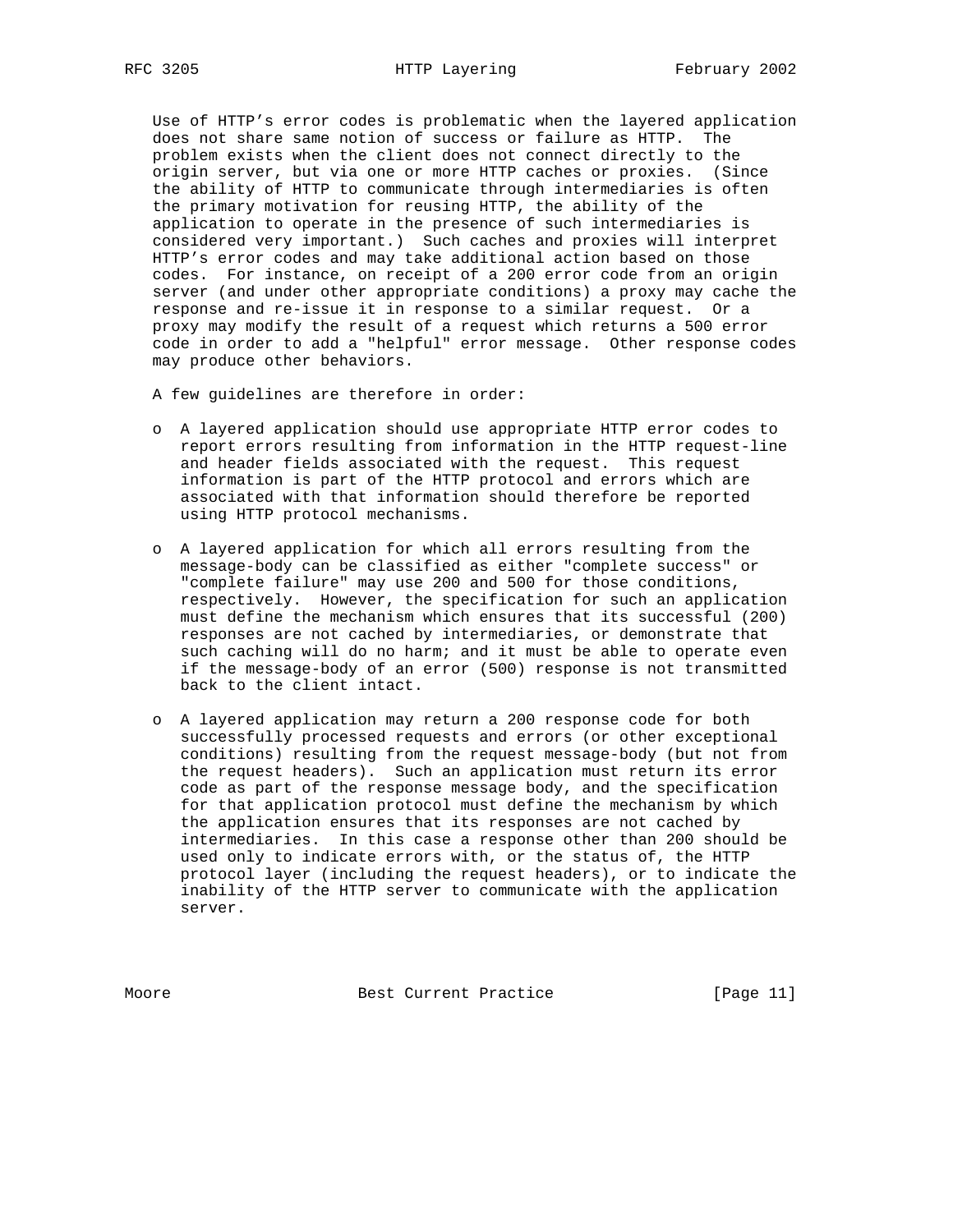- o A layered application which cannot operate in the presence of intermediaries or proxies that cache and/or alter error responses, should not use HTTP as a substrate.
- 9. Summary of recommendations regarding reuse of HTTP
	- 1. All protocols should provide adequate security. The security needs of a particular application will vary widely depending on the application and its anticipated use environment. Merely using HTTP and/or TLS as a substrate for a protocol does not automatically provide adequate security for all environments, nor does it relieve the protocol developers of the need to analyze security considerations for their particular application.
	- 2. New protocols including but not limited to those using HTTP should not attempt to circumvent users' firewall policies, particularly by masquerading as existing protocols. "Substantially new services" should not reuse existing ports.
	- 3. In general, new protocols or services should not reuse http: or other URL schemes.
	- 4. Each new protocol specification that uses HTTP as a substrate should describe the specific way that HTTP is to be used by that protocol, including how the client and server interact with proxies.
	- 5. New services should follow the guidelines in section 8 regarding use of HTTP status codes.
- 10. Security Considerations

 Much of this document is about security. Section 2.3 discusses whether HTTP security is adequate for the needs of a particular application, section 2.4 discusses interactions between new HTTP based protocols and firewalls, section 3 discusses use of separate ports so that firewalls are not circumvented, and section 4 discusses the inadequacy of the "s" suffix of a URL prefix for specifying security levels.

- 11. References
	- [1] Fielding, R., Gettys, J., Mogul, J., Frystyk, H., Masinter, L., Leach, P. and T. Berners-Lee, "Hypertext Transfer Protocol -- HTTP/1.1", RFC 2616, June 1999.

Moore **Best Current Practice** [Page 12]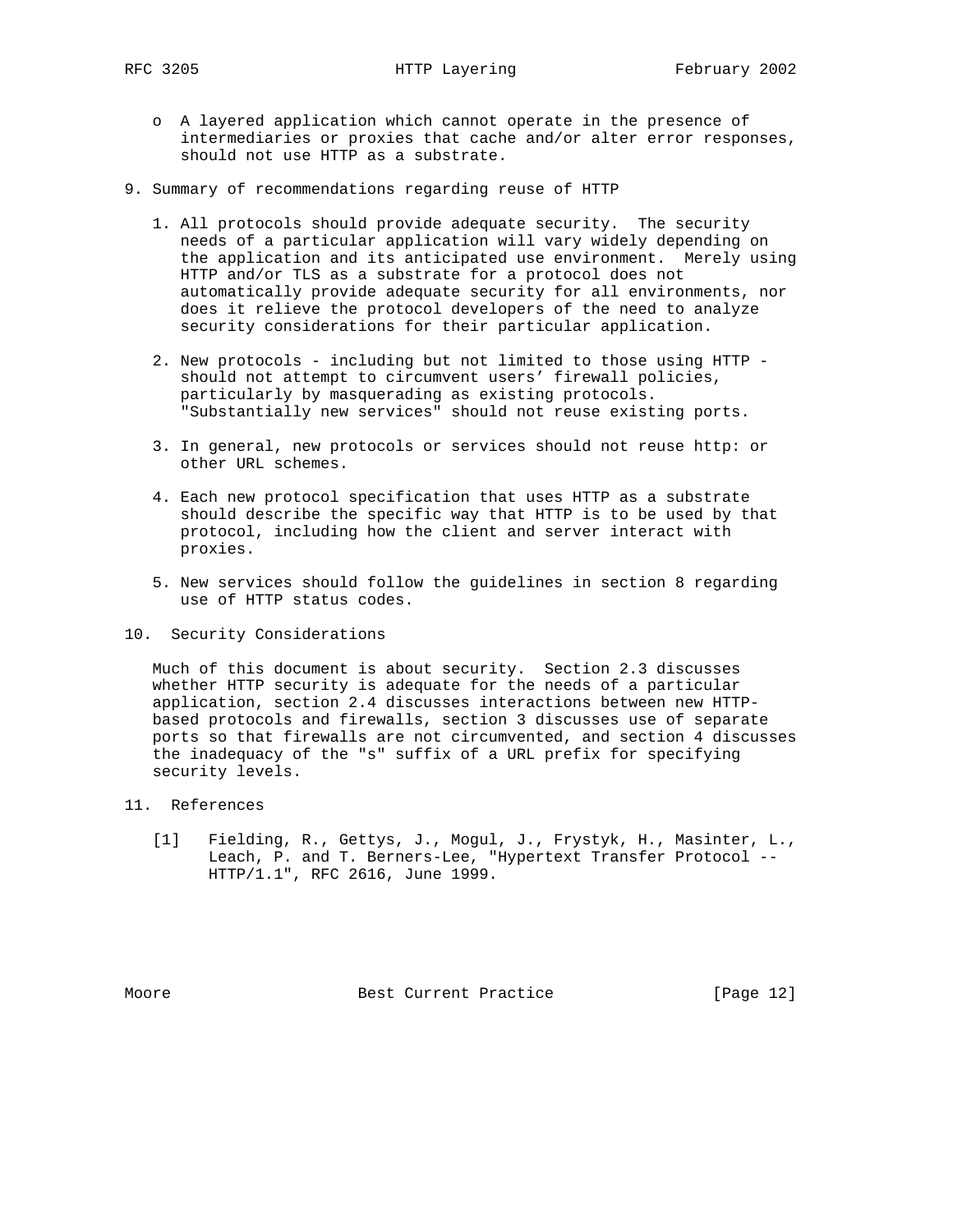- [2] Franks, J., Hallam-Baker, P., Hostetler, J., Lawrence, S., Leach, P., Luotonen, A. and L. Stewart, "HTTP Authentication: Basic and Digest Access Authentication", RFC 2617, June 1999.
	- [3] Dierks, T. and C. Allen, "The TLS Protocol Version 1.0", RFC 2246, January 1999.
	- [4] Postel, J. and J. Reynolds, "Telnet Protocol Specification", STD 8, RFC 854, May 1983.
	- [5] Postel, J. and J. Reynolds, "File Transfer Protocol", STD 9, RFC 959, October 1985.
	- [6] Klensin, J., "Simple Mail Transfer Protocol", RFC 2821, April 2001.
	- [7] Myers, J., "Simple Authentication and Security Layer (SASL)", RFC 2222, October 1997.
	- [8] Petke, R. and I. King, "Registration Procedures for URL Scheme Names", BCP 35, RFC 2717, November 1999.
	- [9] Freed, N. and N. Borenstein, "Multipurpose Internet Mail Extensions (MIME) Part Two: Media Types", RFC 2046, November 1996.
	- [10] Howes, T., Smith, M. and F. Dawson, "A MIME Content-Type for Directory Information", RFC 2425, September 1998.
	- [11] Bray, T., Paoli, J. and C. Sperberg-McQueen, "Extensible Markup Language (XML)" World Wide Web Consortium Recommendation REC xml-19980210, February 1998. http://www.w3.org/TR/1998/REC xml-19980210.
	- [12] Murata, M., St. Laurent, S. and D. Kohn, "XML Media Types", RFC 3023, January 2001.
- 12. Author's Address

 Keith Moore University of Tennessee Computer Science Department 1122 Volunteer Blvd, Suite 203 Knoxville TN, 37996-3450 USA

EMail: moore@cs.utk.edu

Moore Best Current Practice [Page 13]